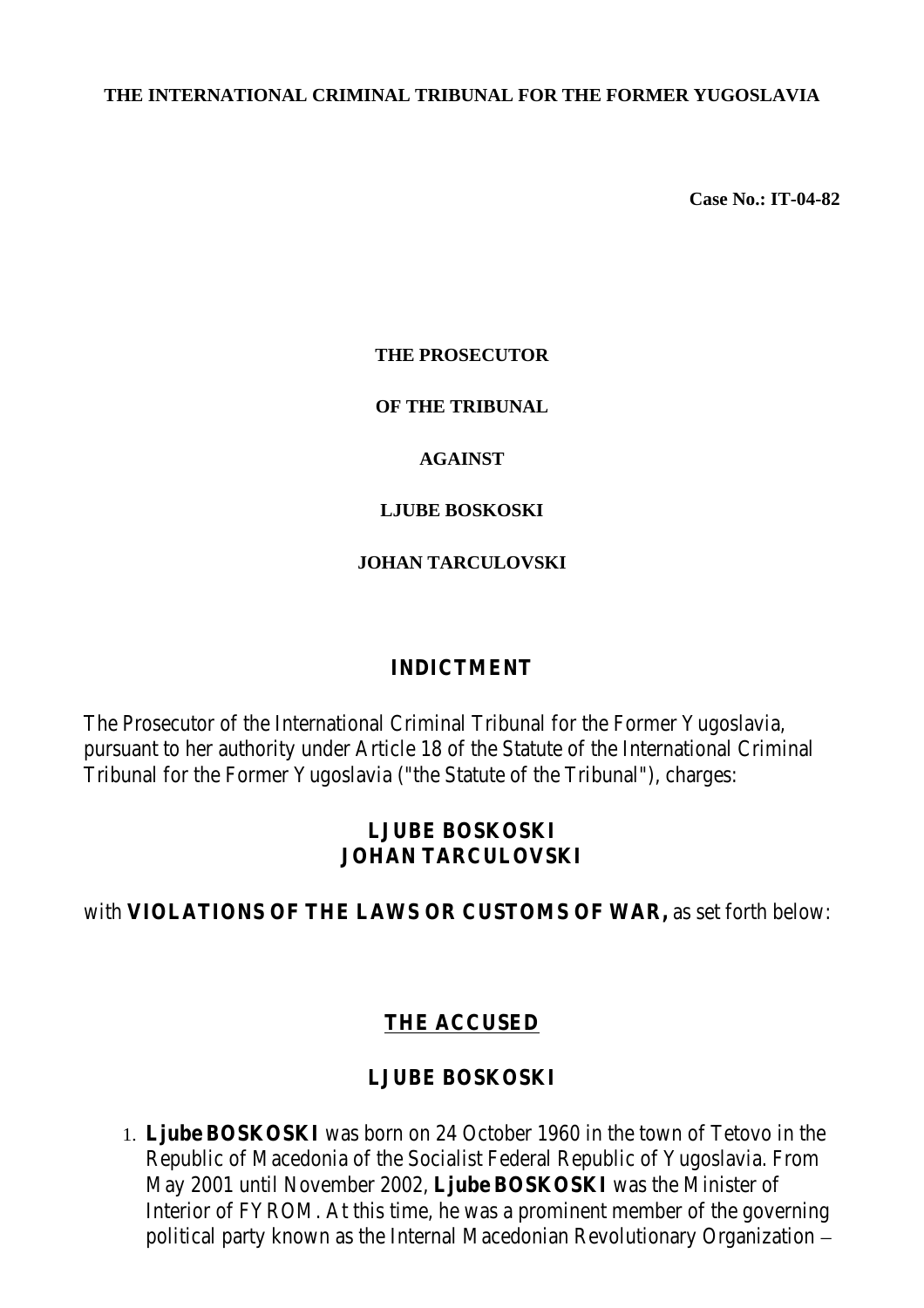Democratic Party for Macedonian National Unity ("VMRO- DPMNE").

## **JOHAN TARCULOVSKI**

2. **Johan TARCULOVSKI** was born on 17 November 1974 in the city of Skopje in the Republic of Macedonia of the Socialist Federal Republic of Yugoslavia. In 2001, he was a police officer acting as an Escort Inspector in the President's Security Unit. His duties included providing personal security for the President. At the same time he was a member of VMRO-DPMNE.

## **INDIVIDUAL CRIMINAL RESPONSIBILITY**

## **Article 7(1) of the Statute of the Tribunal**

3. **Johan TARCULOVSKI** is individually criminally responsible pursuant to Article 7(1) of the Statute of the Tribunal for crimes referred to in Article 3 of the Statute of the Tribunal as alleged in this Indictment, which he committed, ordered, planned, instigated or aided and abetted. By using the word "committed" in this Indictment, the Prosecutor does not allege that the accused physically committed any of the crimes charged. "Committed" in this Indictment includes participation in a joint criminal enterprise ("JCE").

## **Joint Criminal Enterprise**

- 4. A JCE came into existence no earlier than Friday 10 August 2001 and continued up to and including Sunday 12 August 2001 during the armed conflict in FYROM. The object of the JCE was to direct an unlawful attack on civilians and civilian objects in the village of Ljuboten, which was not justified by military necessity, a crime under Article 3 of the Statute of the Tribunal. The crimes occurring in Ljuboten and charged in Counts 1 to 3 of this Indictment were within the object of the JCE.
- 5. **Johan TARCULOVSKI** worked in concert with the other members of the JCE, namely members of FYROM regular and reserve police under his command.
- 6. **Johan TARCULOVSKI** participated throughout the existence of the JCE in one or more of the following ways:
	- a. From July to August 2001 he personally selected individuals to form his regular and reserve police unit that took part in the attack.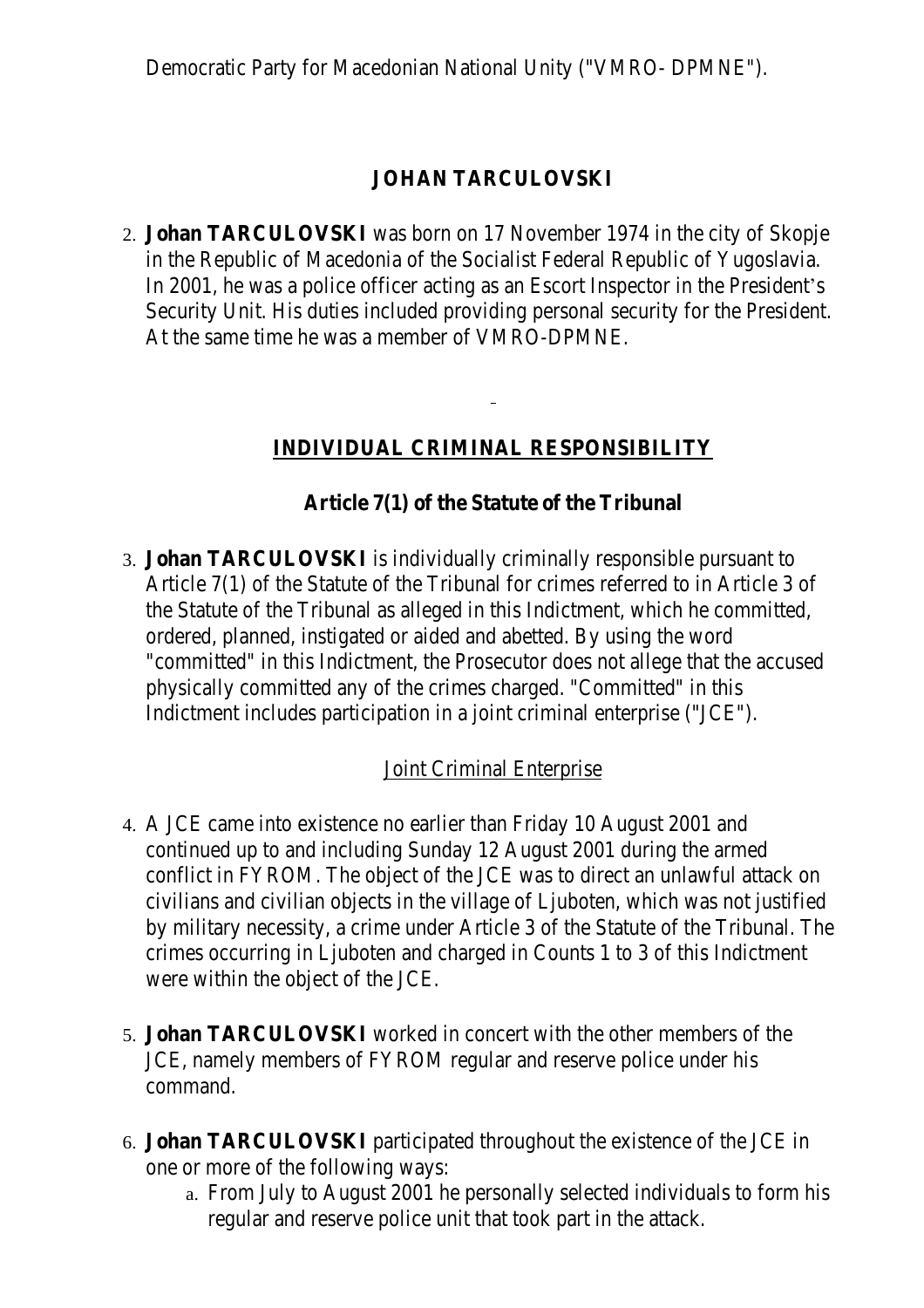- b. From July to August 2001 he co-ordinated the arming of the members of his regular and reserve police unit that took part in the attack.
- c. Between 10 and 12 August 2001 with the assistance of high level government and police officials, he persuaded the most senior police and army commanders responsible for security in the Ljuboten area to support the attack on Ljuboten.
- d. He sought and gained logistical, material and fire support for the attack on Ljuboten from the most senior police and army commanders based in the area of Ljuboten between 10 and 12 August 2001.
- e. He prompted the regular and reserve police in his unit to participate in the attack on Ljuboten.
- f. He decided on the weaponry, manpower, logistical and other material support that would be used in the attack.
- g. He determined the timing, method, manner, goals and targets of the attack.
- h. He instructed, by using his position of authority, the regular and reserve police in his unit to attack Ljuboten.
- i. He was present and participated by way of leadership and personal guidance in the ground attack and was present at the scenes of individual crimes charged in this indictment.
- 7. **Johan TARCULOVSKI** participated in the JCE as a co-perpetrator. **Johan TARCULOVSKI** and the other members of the JCE acted on the basis of the common purpose, with shared intent.
- 8. Alternatively, the crimes enumerated in Counts 1 to 3 of this Indictment were the natural and foreseeable consequences of the execution of the object of the JCE, to direct an unlawful attack on civilians and civilian objects in the village of Ljuboten, and **Johan TARCULOVSKI** was aware that such crimes were a possible consequence of the execution of the JCE and with that awareness decided to participate in the enterprise.

# Ordering, Planning and Instigating

9. **Johan TARCULOVSKI** is also individually criminally responsible for ordering, planning and instigating the crimes charged in the Indictment by virtue of his participation in the attack on Ljuboten as described in paragraphs 6 (a) to (i) above. He directly intended that these crimes be committed or at least he had the awareness of the substantial likelihood that the crimes would be committed in the execution of his orders, plans and instigation.

# Aiding and Abetting

10. Additionally, **Johan TARCULOVSKI** aided and abetted the crimes charged in the indictment by virtue of his participation in the attack on Ljuboten as described in paragraphs 6 (a) to (i) above. He was aware that he was assisting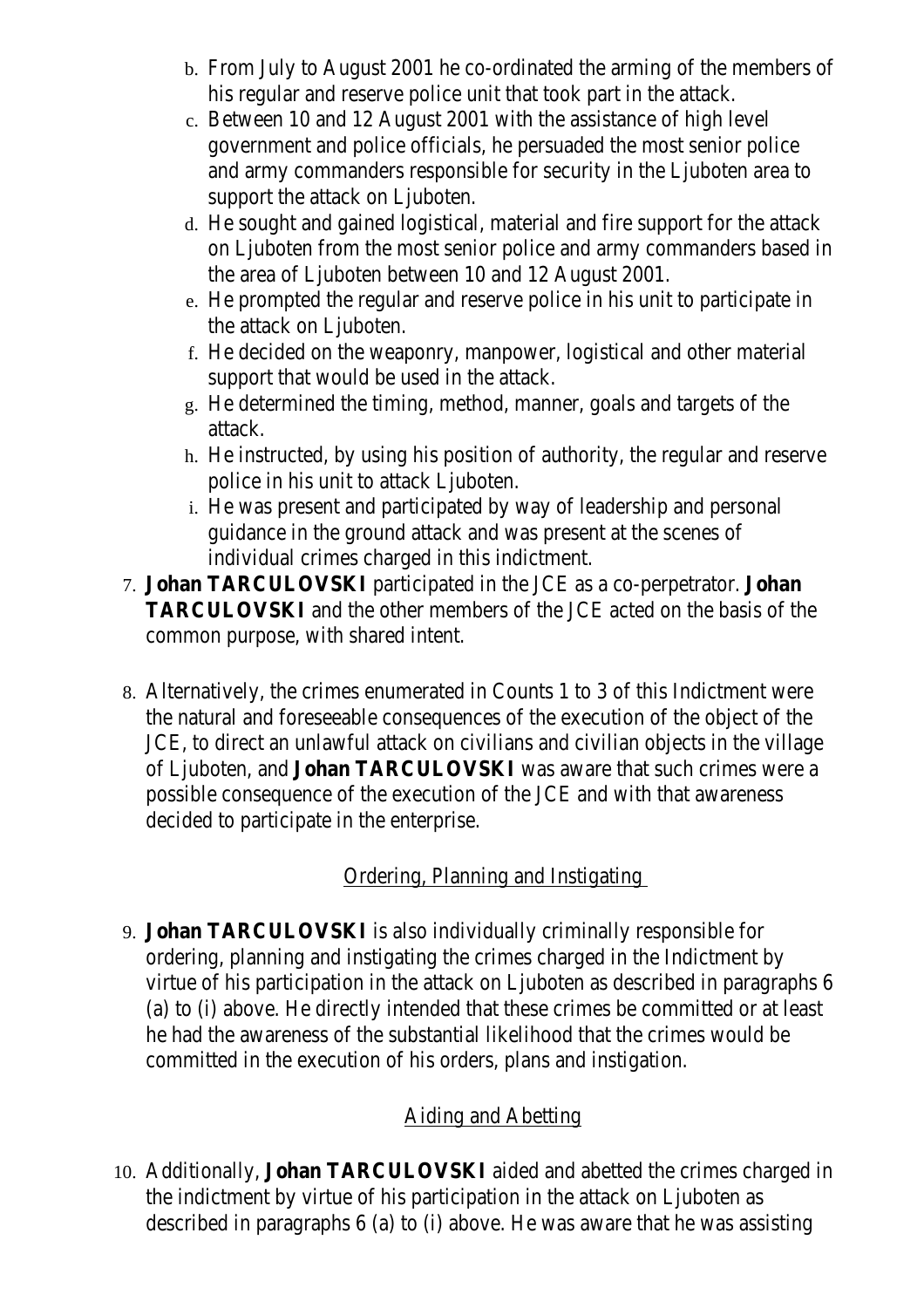the commission of the specific crimes charged in this Indictment by the perpetrators or at least he was aware that one or a number of crimes would probably be committed by them and knew his acts would assist in the commission of this or these crimes.

## **Article 7(3) of the Statute of the Tribunal**

- 11. **Ljube BOSKOSKI** is individually criminally responsible pursuant to Article 7 (3) of the Statute of the Tribunal for crimes referred to in Article 3 of the Statute of the Tribunal as alleged in this Indictment. A superior is responsible for the criminal acts of his subordinates if he knew or had reason to know that his subordinates were about to commit such acts or had done so, and the superior failed to take necessary and reasonable measures to prevent such acts or to punish the perpetrators.
- 12. **Ljube BOSKOSKI** in his capacity as Minister of Interior exercised *de jure* and *de facto* command and control over the police forces that participated in the crimes alleged in this indictment. **Ljube BOSKOSKI**, as Minister of FYROM Ministry of Interior ("MOI"), was the highest authority in the MOI. His official responsibility included public and state security. In his capacity as Minister of FYROM MOI, **Ljube BOSKOSKI** had the overall authority and responsibility for the functioning of the police forces both regular and reserve within FYROM.
- 13. **Ljube BOSKOSKI** exercised command and control of all FYROM police forces. All subordinates were under an obligation to carry out all the orders given by him. He had the authority to appoint, punish, discipline, suspend and dismiss police from duty for crimes they may have committed. Other powers included powers to establish police units, execute police operations and determine police rules and regulations. Often the Minister would exercise his command in uniform at major police tactical operations.
- 14. **Ljube BOSKOSKI** knew or had reason to know that the crimes alleged in this indictment had been committed by his subordinates. His knowledge was obtained amongst other means by his observations of property damage and mistreated detainees close to the scene of the attack in the early afternoon of 12 August 2001, meetings with participants in the attack on 12 August 2001, internal police reports, public media including daily Albanian and Macedonian newspapers, meetings with international representatives and journalists and international organisation reports produced within days and weeks of the crimes.
- 15. Between 12 August 2001 and May 2002, after the Prosecutor of the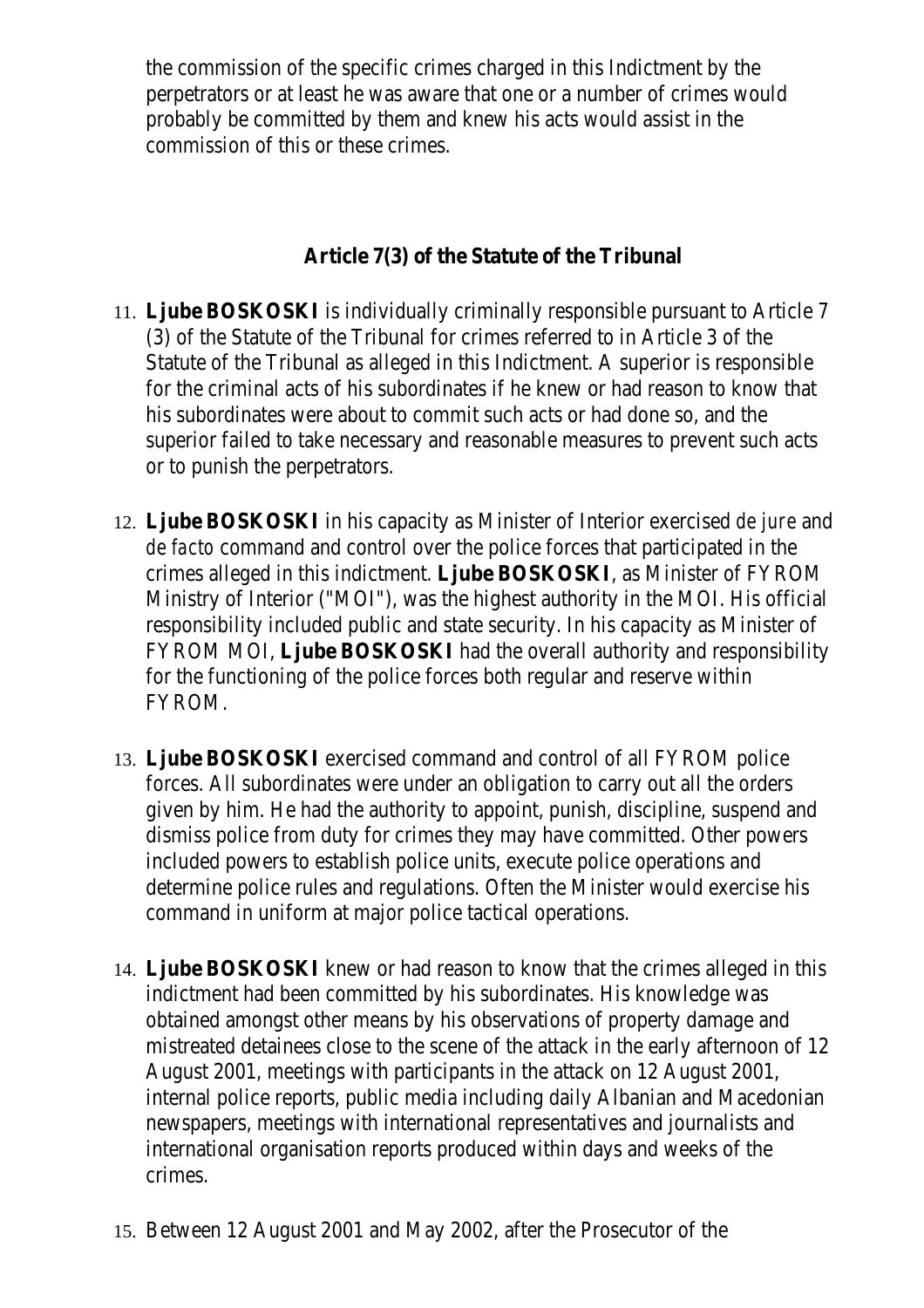International Criminal Tribunal for the Former Yugoslavia informed FYROM authorities that she was exercising primacy over the allegations of crimes arising out of the Ljuboten attack in August 2001, **Ljube BOSKOSKI** was under an obligation to punish his subordinates who committed the crimes in this Indictment. However, he failed to take necessary and reasonable measures to do so. During this period no subordinate was punished in any way for the crimes charged in this Indictment, nor was any genuine investigation conducted or authorised by him nor a genuine referral made by him to another authority to effectively investigate the crimes.

- 16. **Ljube BOSKOSKI**'s duty included an obligation to investigate and establish the facts of the crimes and to impose appropriate punitive measures on the perpetrators. **Ljube BOSKOSKI** having knowledge of the perpetrators involved in the attack did not initiate an investigation of **Johan TARCULOVSKI**, or his police unit's activities on 12 August 2001, or of the activities of the police responsible for the cruel treatment of Ljuboten residents detained in custody, after the attack, in any genuine way, when he was in a position to do so.
- 17. **Ljube BOSKOSKI** was aware of **Johan TARCULOVSKI**'s police unit's preparation for and involvement in the Ljuboten attack prior to and during its operation on 12 August 2001, and yet failed to ensure that any inquiries were made to investigate their involvement in the crimes charged in this Indictment. **Ljube BOSKOSKI** was aware of the large scale detentions of ethnic Albanian civilians from Ljuboten and was aware or at least had reason to know that the cruel treatment of the Albanian detainees on and following 12 August 2001 had occurred, and made no genuine effort to investigate these allegations and punish the perpetrators.

## **THE CHARGES**

#### **COUNT 1 MURDER**

## RAMI JUSUFI

18. At about 8:20 a.m. on Sunday 12 August 2001 members of a police unit commanded by **Johan TARCULOVSKI** forcibly entered the yard of Rami JUSUFI's house situated in the northern part of Ljuboten near Ljubanci. Rami JUSUFI, a 33 year old ethnic Albanian male, was asleep in bed when his mother called him to the front door. He went to the door in his pyjamas, unarmed, and was immediately shot at close range in his stomach through the open door by one of the police. He died two hours later.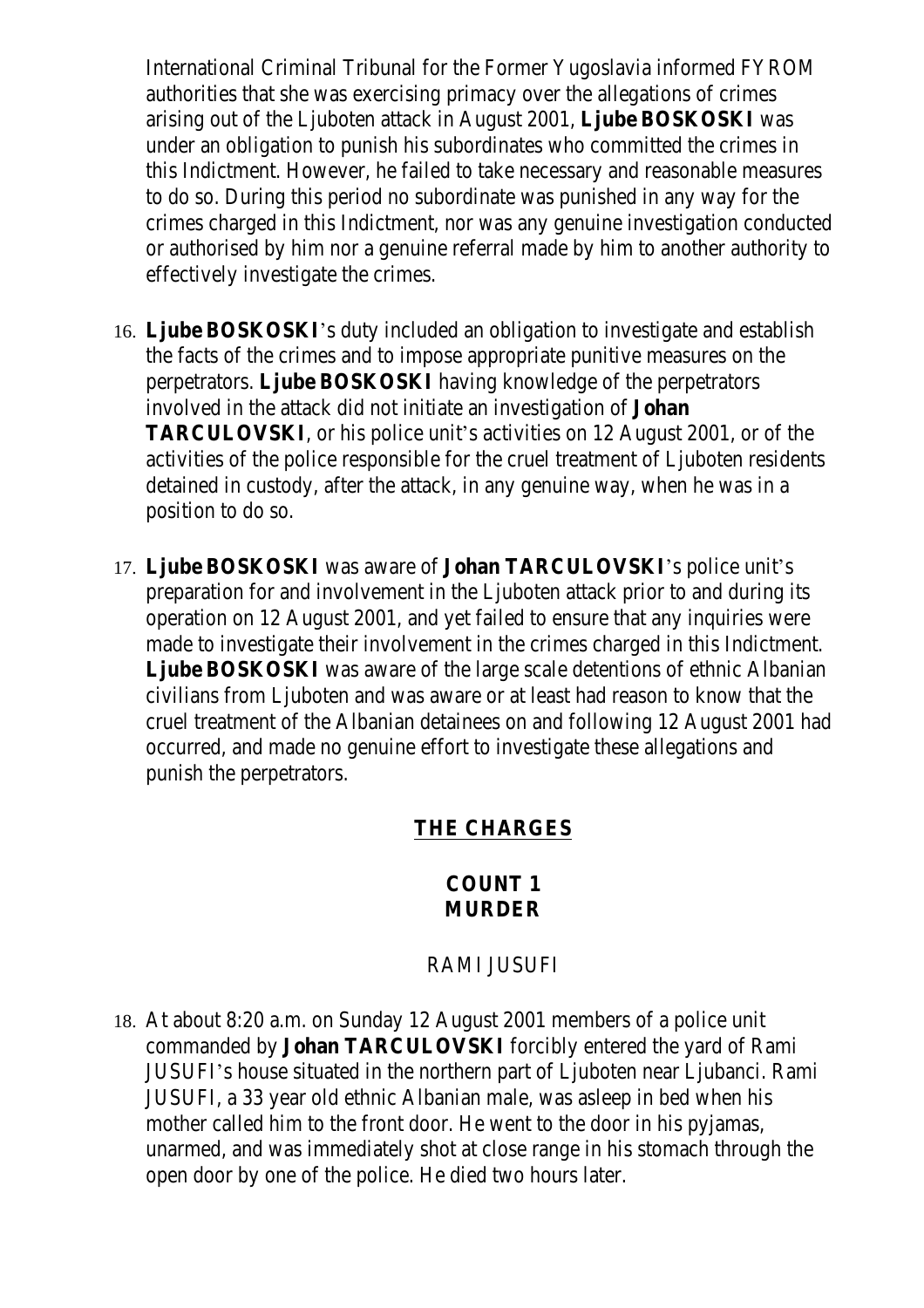#### SULEJMAN BAJRAMI, MUHAREM RAMADANI and ATULLA QAILI

- 19. A few hours later, at about 11.00 a.m., on Sunday 12 August 2001, **Johan TARCULOVSKI** and members of the police unit arrived at Adem AMETOVSKI's and Zija ADEMI's houses situated about 20 metres apart in the upper eastern part of the village. In these two houses, men, women and children, all unarmed, were seeking refuge from the police and army attack in the two basements.
- 20. The police ordered the men out from the basements, and grouped 13 of them near the main gate of Adem AMETOVSKI's house. The police forced the men to lie on the ground where they all were beaten repeatedly and severely. Sulejman BAJRAMI , a 23 year old ethnic Albanian, got up and attempted to escape. He was then shot dead by at least one of the police. After this, the police then ordered ten of the twelve remaining men to walk towards the neighbouring Macedonian village of Ljubanci. The other two men, both elderly, were ordered to leave the area by the police. As these two men walked away, the police fired at them killing Muharem RAMADANI, a 65 year old ethnic Albanian.
- 21. Atulla QAILI, a 35 year old ethnic Albanian, was one of the ten men who were forced to walk towards Ljubanci. He, like the others, was further beaten by the police as they left the village. Atulla QAILI arrived at the police checkpoint outside the Braca House at the Ljuboten-Ljubanci village border in a seriously injured state. He was further kicked at that location. He was transported with the others in the back of an open truck to Mirkovci police station where he was beaten again by police. Before being taken to hospital from the station his whole body was bruised, battered and bloody. He was unable to speak due to the injuries. On the afternoon of 13 August 2001, Atulla QAILI died at the Skopje hospital as a result of the beatings.

#### XHELAL BAJRAMI, BAJRAM JASHARI and KADRI JASHARI

22. At about 12.00 noon on Sunday 12th August 2001 following the killings of Sulejman BAJRAMI and Muharem RAMADANI, **Johan TARCULOVSKI** and members of the police unit under his command moved further east across the village to the house of Qani JASHARI where five unarmed men had taken refuge from the advancing police unit. On arrival, the police called out for the owner of the house and then opened fired on it. The police then set the house and hay-barn on fire using gasoline. Following this, the men inside jumped out of the back window of the house where they hid under a tobacco drying stall, about 30 meters away. The police then shot at the men forcing them to run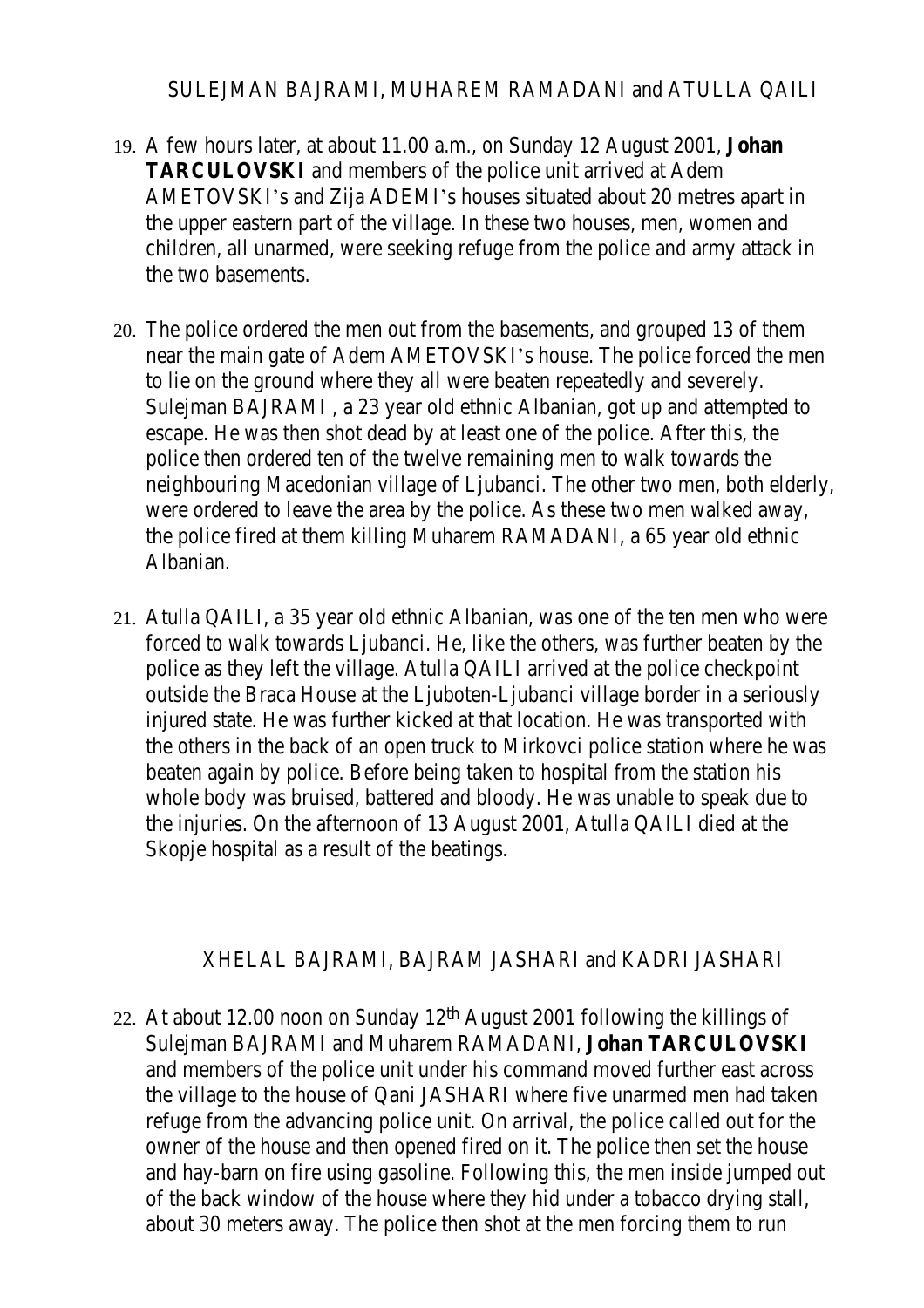towards the mountain behind the house. As they ran, three of the men, Xhelal BAJRAMI, Bajram JASHARI, and Kadri JASHARI, ethnic Albanian men, 29 years, 34 years and 31 years old respectively were shot dead about 100 to 150 metres away from the house. The other two escaped, one injured by a bullet and the other unharmed.

23. By the acts or omissions described above **Ljube BOSKOSKI** and **Johan TARCULOVSKI** are criminally responsible as particularised in paragraphs 3 to 17 for;

**Count 1**: **Murder**, a **VIOLATION OF THE LAWS OR CUSTOMS OF WAR**, recognised by Article 3(1)(a) of the Geneva Conventions of 1949 and punishable under Article 3 and Article 7(1) and 7(3) of the Statute of the Tribunal.

## **COUNT 2 WANTON DESTRUCTION OF CITIES, TOWNS OR VILLAGES**

- 24. Between about 10.00 a.m. and 5.00 p.m. on Sunday 12 August 2001 as the police unit commanded by **Johan TARCULOVSKI** walked through Ljuboten village from the north east edge to the south east end, the members of the group intentionally set alight at least 14 houses. These incidents occurred during the general attack on the civilian population of Ljuboten. In addition to setting fire to houses the police also damaged houses by use of hand grenades and small arms. As a result of these acts 14 houses were seriously damaged or destroyed. In the northern part, 6 adjacent houses were destroyed or seriously damaged. In the upper eastern part, 5 houses were destroyed or seriously damaged and in the lower eastern part 3 houses were destroyed or seriously damaged. Further details of the identity and extent of these 14 wantonly damaged properties in this attack are contained in **Schedule A** which is attached to and forms a part of this Indictment.
- 25. By the acts or omissions described above **Ljube BOSKOSKI** and **Johan TARCULOVSKI** are criminally responsible as particularised in paragraphs 3 to 17 for;

**Count 2**: Wanton Destruction of cities, towns or villages, a **VIOLATION OF THE LAWS OR CUSTOMS OF WAR** punishable under Article 3(b) and Article 7(1) and 7(3) of the Statute of the Tribunal.

#### **COUNT 3 CRUEL TREATMENT**

26. Between Sunday 12 August 2001 and Wednesday 15 August 2001 during and after the ground attack by **Johan TARCULOVSKI** and members of his police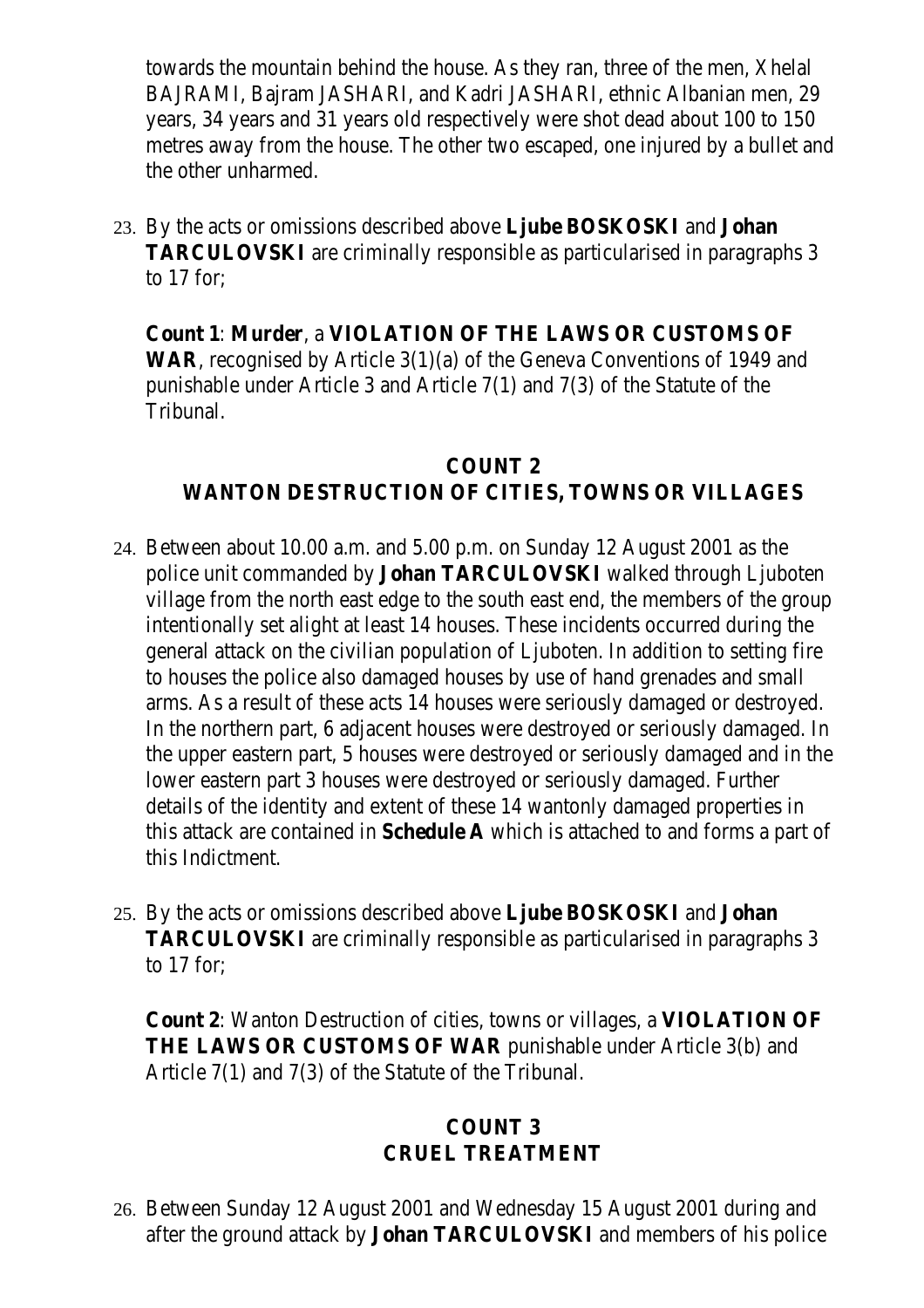unit on Ljuboten detained over one hundred ethnic Albanian male residents of the village and subjected them intentional infliction of severe pain or suffering by beatings, humiliation, harassment and psychological abuse. These residents were cruelly treated within Ljuboten, at two police checkpoints nearby and outside the village, at five police stations in Cair municipality and Skopje city as well as at a Skopje court and hospital.

- 27. The cruel treatment first occurred at two locations, one inside and one outside of Ljuboten. In the village, 13 Albanian residents were seriously beaten at Adem AMETOVSKI's house as described above and below. Outside of the village, at a police checkpoint 3 – 4 kilometres from Ljuboten towards Skopje, regular and reserve police detained at least ninety male residents and physically and psychologically abused at least half of them who were fleeing from the ground attack by **Johan TARCULOVSKI** and members of his police unit on Ljuboten.
- 28. After these initial detentions and beatings at these two locations, both groups of detained people were transferred to different police stations and then in some cases to the Skopje Court II and Skopje City Hospital. The first group of detained and beaten residents were taken from Adem AMETOVSKI's house in Ljuboten first to the police checkpoint at the Braca House outside of the village and from there to Mirkovci Police Station. From the Police Station half of them were later taken to Skopje City Hospital and the other half to Skopje Court II.
- 29. The second group of residents detained and beaten was selected from a convoy of hundreds of Ljuboten residents who attempted to leave the village on foot in fear, as a result the attack in the direction of Skopje. About 3-4 km from the village on the Ljubotenski Pat road, at a police checkpoint called "Buzalak", unarmed civilian male residents of Ljuboten were separated from the women and children in the convoy. At least half of the men were beaten at Buzalak by police and then ninety of them were transferred in separate groups to successive police stations mostly in Skopje, namely Cair (Butel), Kisela Voda (Prolece), Bit Pazar and Karpo{ where they were further cruelly treated. As a result of injuries received some of these men were sent to the Skopje City Hospital. At all of these places the beatings were committed by police officers, reservists or civilians who were allowed by the police to carry out the beatings.
- 30. The detention and beatings of these arrested men were organised, systematic and pervasive. Most of the detainees were beaten repetitively at successive locations. For example, over this three day period, at least seven men were beaten at five different locations, at least twenty-five men were beaten at four different locations, at least forty-four men were beaten at three different locations, at least twelve men were beaten at two locations and at least two men were beaten at one location.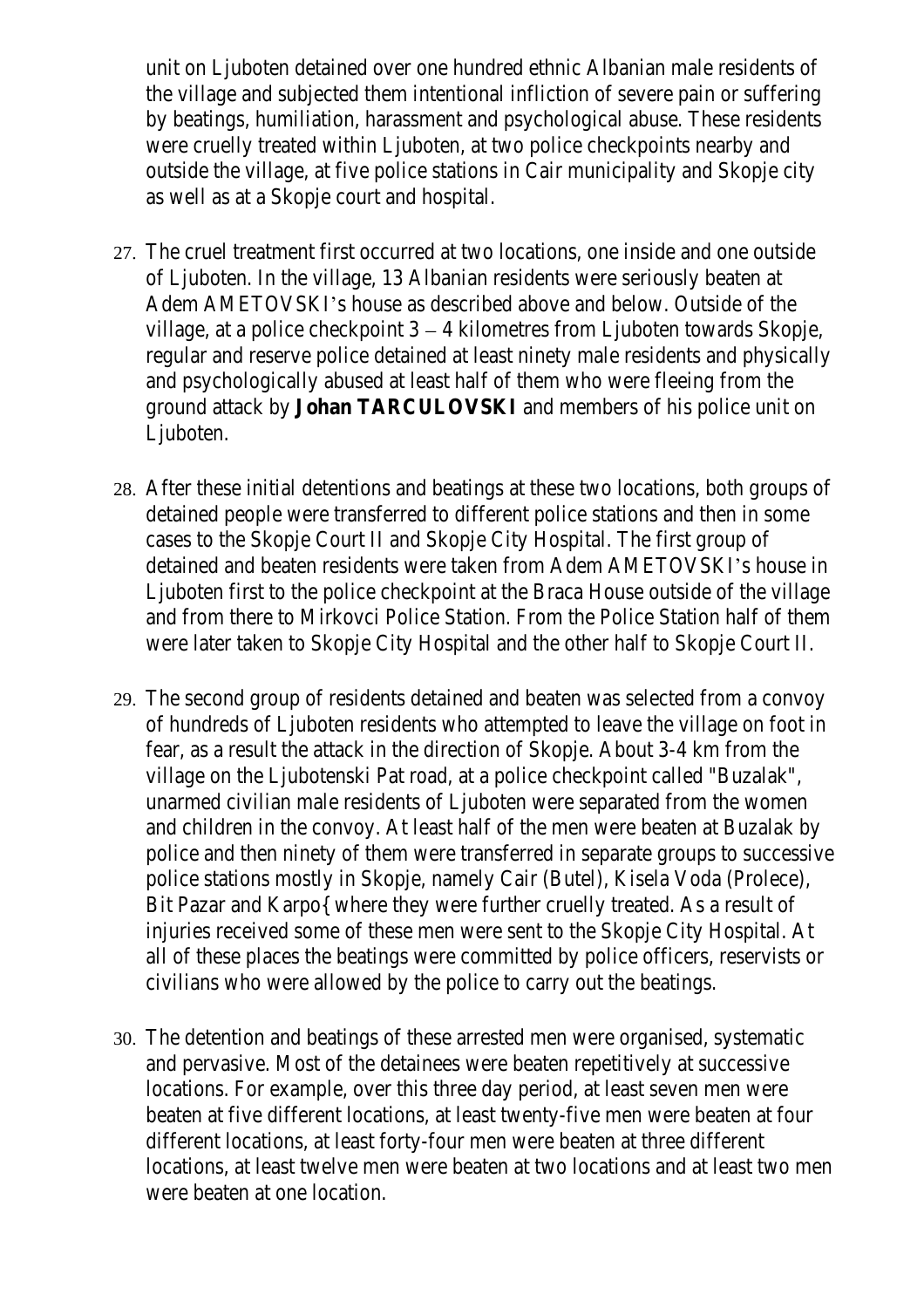## ADEM AMETOVSKI'S HOUSE

31. Between 11.00 a.m. and 12.00 noon on 12 August 2001, the 13 Ljuboten residents ordered out of Adem AMETOVSKI's and Zija ADEMI's house by **Johan TARCULOVSKI** and members of his police unit were forced to lie on the ground face down. The police then punched, kicked, jumped on and hit these men with rifle butts and wooden sticks. One police officer shot the father of Sulejman BAJRAMI in the hand. Another of the men had a large cross carved on his back with a knife. These men sustained injuries to their hands, heads, ribs and shoulders. Sulejman BAJRAMI was kicked forcefully in the head before being shot dead.

#### BRACA'S HOUSE

32. In the early afternoon, between about 12.30 p.m. and 1.00 p.m. after the beatings outside Adem AMETOVSKI's house, ten of the remaining men from the original group of 13 were marched to the police checkpoint at the Braca house, at the outskirts of the village. On the way these men were further beaten and on their arrival at the Braca House the beatings continued for about half an hour. They were kicked, jumped on, and hit with a pieces of burning wood. This mistreatment resulted in injuries to their backs, shoulders, heads, noses and ribs. The ten men were then thrown forcibly onto a police truck and taken to the Mirkovci Police Station where they were detained.

#### MIRKOVCI POLICE STATION

33. Between the afternoons of 12 and 14 August 2001 regular and reserve police officers in and outside of the Mirkovci Police Station physically and mentally abused the ten detained men from Ljuboten. On arrival at the station some of the men were thrown off the truck while still unconscious from earlier beatings. These men were punched, kicked and hit with various implements such as rifle butts, shovels, truncheons and other objects. The beatings were executed with such force that some detainees could not move due to the pain. Injuries such as broken teeth, wounding and bruising were suffered.

#### BUZALAK CHECKPOINT

34. Between the early afternoon and 6 p.m. on Sunday 12 August 2001, about ninety men were arrested at gunpoint at this checkpoint as they were fleeing the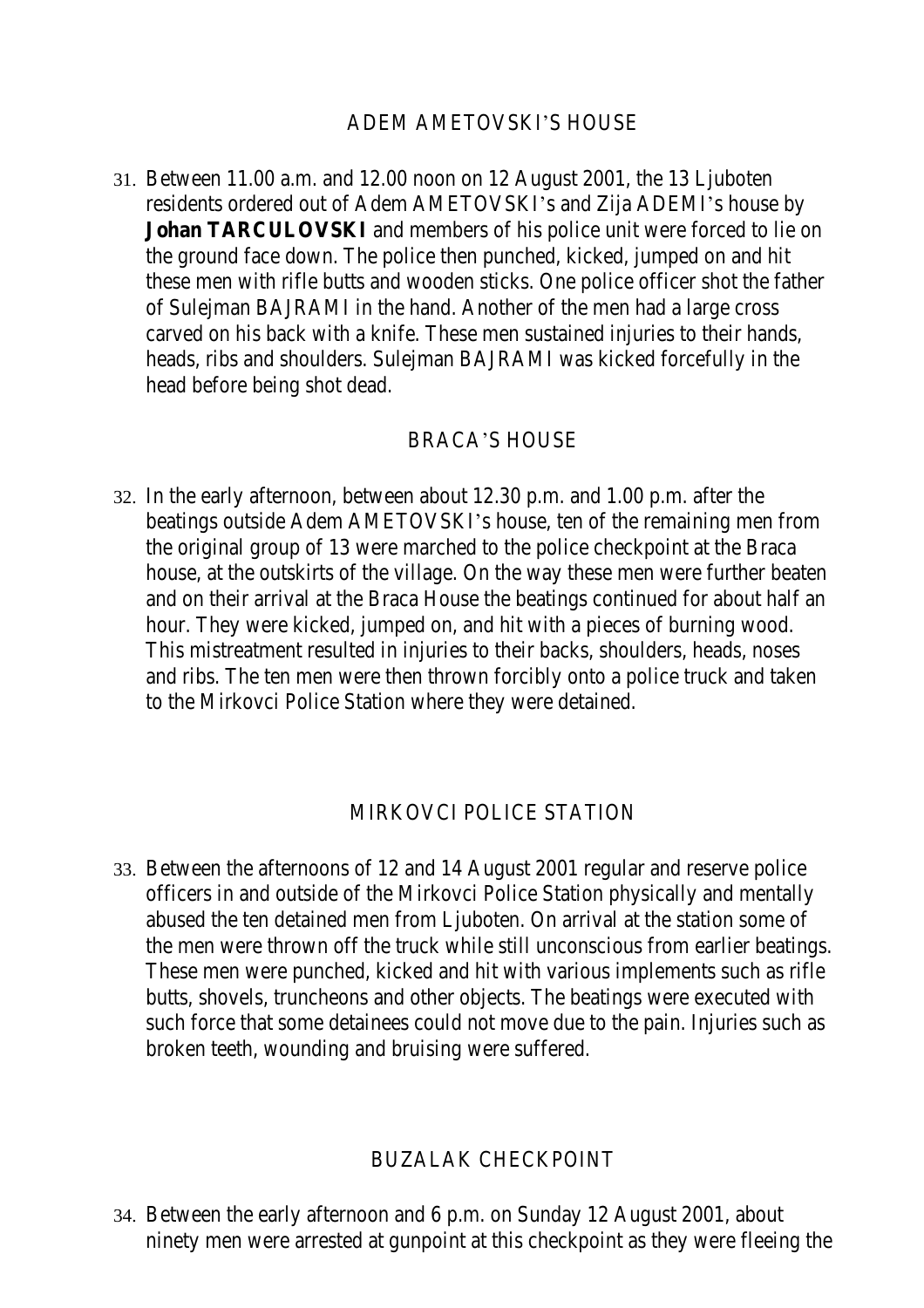village with their families. These men were beaten by regular and reserve police, as well as some civilians. They were kicked, punched and stepped on, whilst they were forced to lie face down on the ground. They were hit repeatedly with rifle butts, truncheons, tree branches, wooden sticks and other objects. One man was shot in the head as he ran away from the checkpoint in fear. Another man who was carrying a 2 month old baby was beaten. A mentally disabled man was beaten. The injuries inflicted included lacerations to the head, blood noses, ears, heavy bruising, swollen eyes and broken ribs. Permanent disabilities resulted from some of the injuries received from the beatings such as a damaged shoulder, recurring headaches and permanent back pains.

## CAIR (BUTEL) POLICE STATION

35. During the afternoon of 12 August 2001 at Cair Police Station at least 76 of the detainees from Buzalak checkpoint arrived in separate groups and were detained there. At least 30 of them were beaten by regular and reserve police officers in and outside of the station, during their detention and on their arrival and departure. They were hit with rifle butts, fists, boots, wooden sticks, baseball sticks and metal pipes on the neck, back and head. One detainee's face was smashed against the floor. Another detainee received a broken rib. Others fainted from the beatings. The men were kept in cramped cells for about 2 to 3 hours with between 15 and 50 men detained in a small cell. These cells had no fresh air, water or proper toilet facilities.

# KISELA VODA (PROLECE) POLICE STATION

36. Between 12 and 14 August 2001, at least 32 Ljuboten villagers were detained at Kisela Voda Police Station. Of these, at least 27 were beaten by regular and reserve police officers in front of and inside the police station. The men were punched, kicked, kneed in the face, neck and hit over the whole body. They were hit with rifle butts, truncheons, sticks and cables as well as being stepped on. One detainee had a gun barrel placed in his mouth while another had his hand cut with scissors. The beatings were accompanied by verbal abuses and threats.

## BIT PAZAR POLICE STATION

37. Between 12 August 2001 and 14 August 2001, at least a quarter of the 24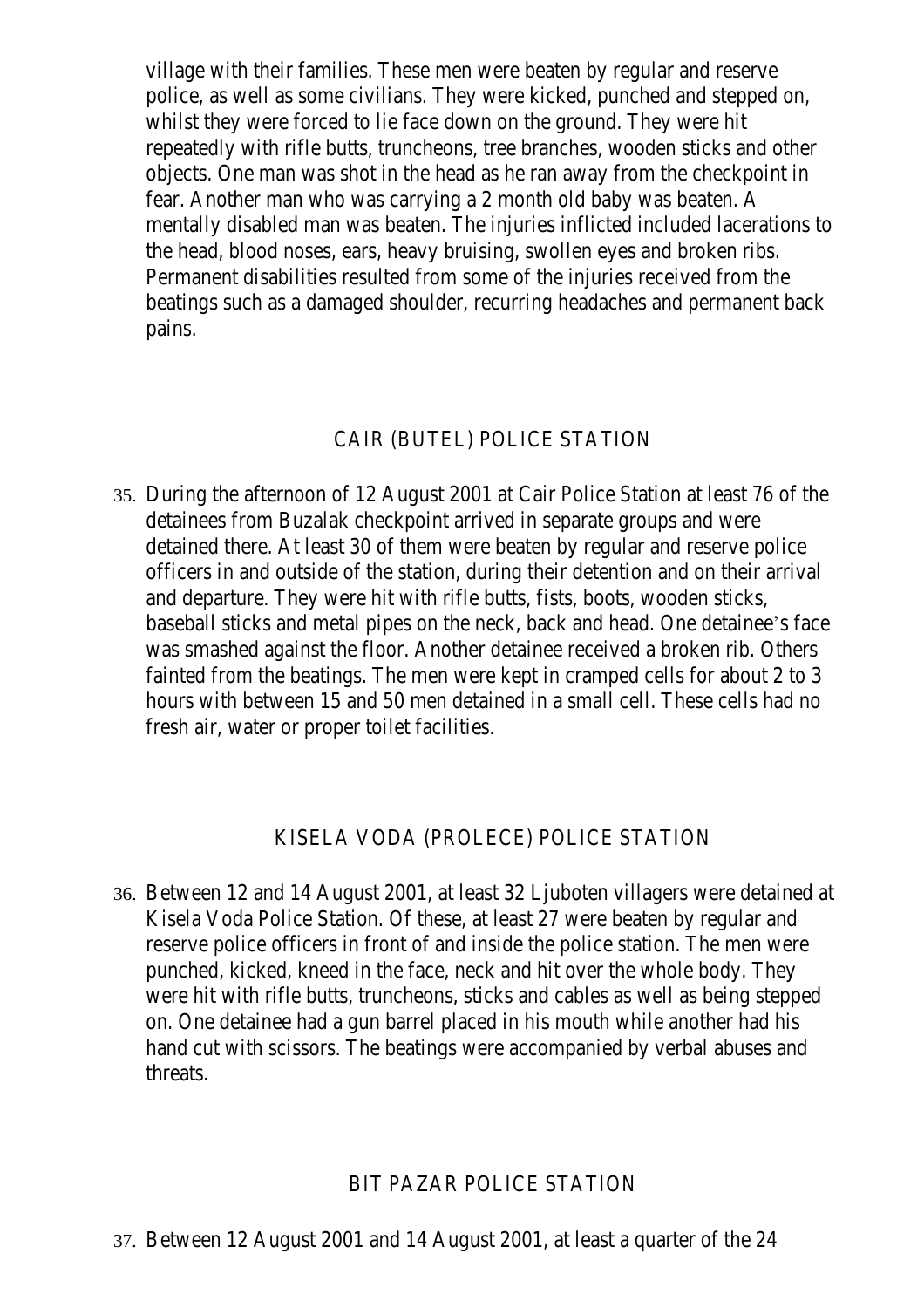detainees held at Bit Pazar police station were beaten in the station yard by regular or reserve police. Detainees were punched and hit with rifle butts. Conditions of detention were poor.

## KARPOS POLICE STATION

38. Between 12 and 14 August 2001 at least 53 detainees were brought to this station in different groups and detained. At least 19 of these were beaten by regular, reserve and special police. They were beaten *en route* to the station and inside the station. The detainees were punched, kicked, and hit with rifles and baseball bats by the police.

# SKOPJE COURT II

39. On 14 August 2001, in the late afternoon and evening, 22 detainees were brought and tried at the Skopje Court II, where at least 19 of them were beaten. The beatings occurred in the hallways and corridors of the court. They were beaten by regular and reserve police, prison guards and some civilians. They were beaten about their bodies with truncheons and rifle butts, in addition they were stepped on and burnt with cigarettes.

## SKOPJE CITY HOSPITAL

- 40. Between 12 August and 21 August 2001, 14 badly injured detainees were brought from various locations cited above and kept at the hospital. At least 11 of them were beaten, in front of the hospital or in their rooms by regular and reserve police and hospital personnel. Victims were punched, jumped on and hit with truncheons.
- 41. Further details of the victims, dates, locations and nature of the cruel treatment are contained in **Schedule B** which is attached to and forms a part of this Indictment.
- 42. For the acts or omissions described in paragraphs 31 to 40 inclusive above **Ljube BOSKOSKI** is criminally responsible as particularized in paragraphs 3 to 17 and for the acts or omissions described in paragraphs 31 to 32 inclusive above **Johan TARCULOVSKI** is criminally responsible as particularised in paragraphs 3 to 17 for;

# **Count 3**: Cruel Treatment, a **VIOLATION OF THE LAWS OR CUSTOMS**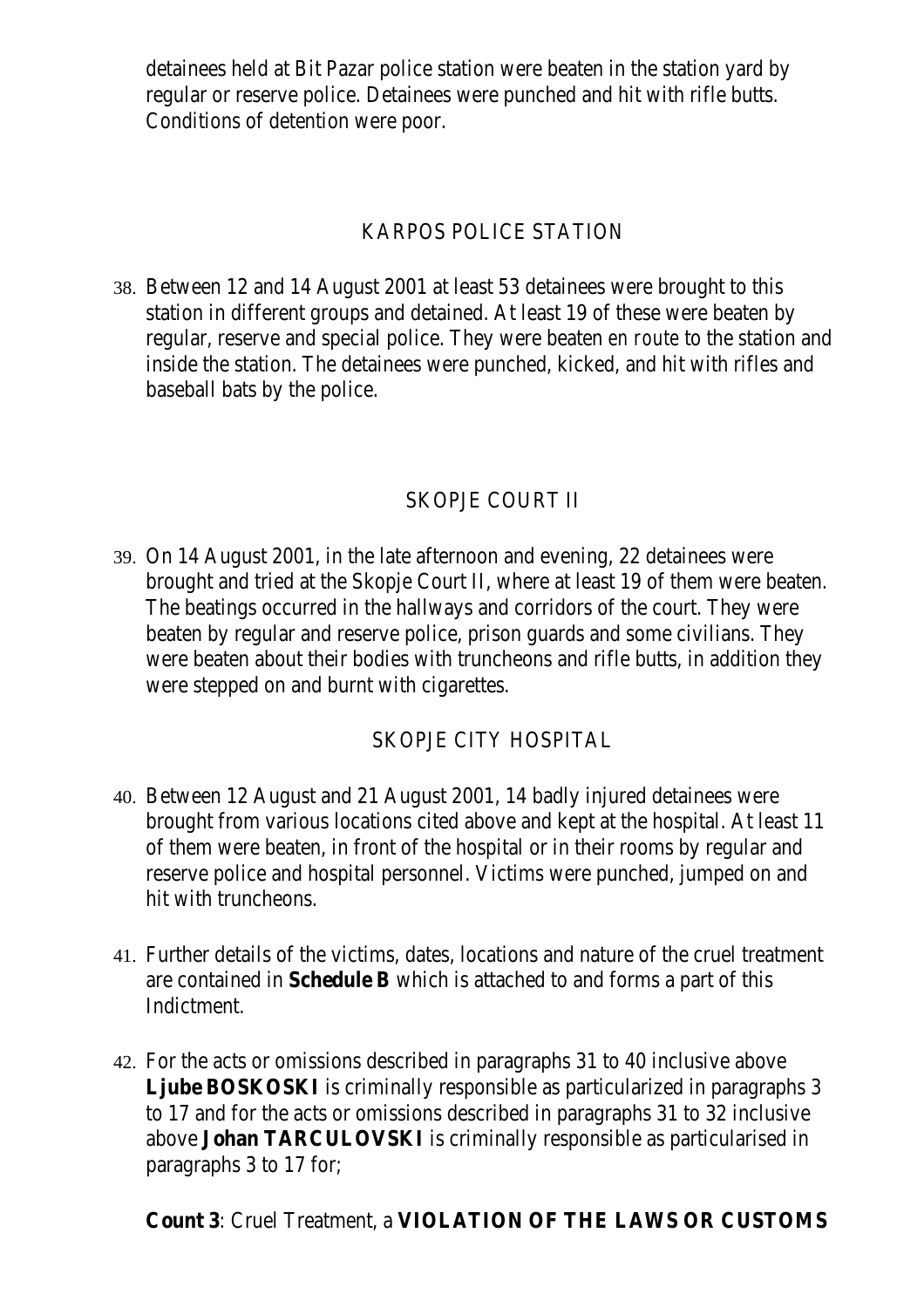**OF WAR**, as recognised by Article 3(1)(a) of the Geneva Conventions of 1949 and punishable under Article 3 and Article 7(1) and 7(3) of the Statute of the Tribunal.

# **GENERAL LEGAL ALLEGATIONS**

- 43. At all times relevant to this indictment, a state of armed conflict existed in FYROM.
- 44. At all times relevant to this indictment, **Ljube BOSKOSKI** and **Johan TARCULOVSKI** were required to abide by the laws and customs governing the conduct of armed conflicts, including the Geneva Conventions of 1949 and the additional protocols thereto.

# **ADDITIONAL FACTS**

# GEOGRAPHY

- 45. Macedonia was constituted as a Yugoslav republic in 1944, and remained one of the six constituent republics of Socialist Federal Republic of Yugoslavia (SFRY) together with Bosnia-Herzegovina, Croatia, Montenegro, Serbia and Slovenia until the SFRY dissolution in 1991-1992. On 8 April 1993 the country was admitted to the United Nations after being recognised by the international community as the FYROM.
- 46. FYROM is land-locked bordered by Albania, Bulgaria, Greece and Serbia and Montenegro. According to the 1994 population census, Macedonians constituted 66,6% and Albanians 22,7% of the country's population. The areas with a considerable distribution of FYROM's Albanian population are in the north and the south-west of the country, bordering on Serbia and Montenegro (Kosovo) and Albania respectively.
- 47. In 2001 FYROM was divided into 123 municipalities. Cair municipality covers a part of the city of Skopje, as well as a number of near-by villages, including the village of Ljuboten. According to the 1994 population census, the municipality of Cair had a population of 63,375 persons, of whom approximately 57% were Macedonians, 29% were Albanians and 14% were described as "other."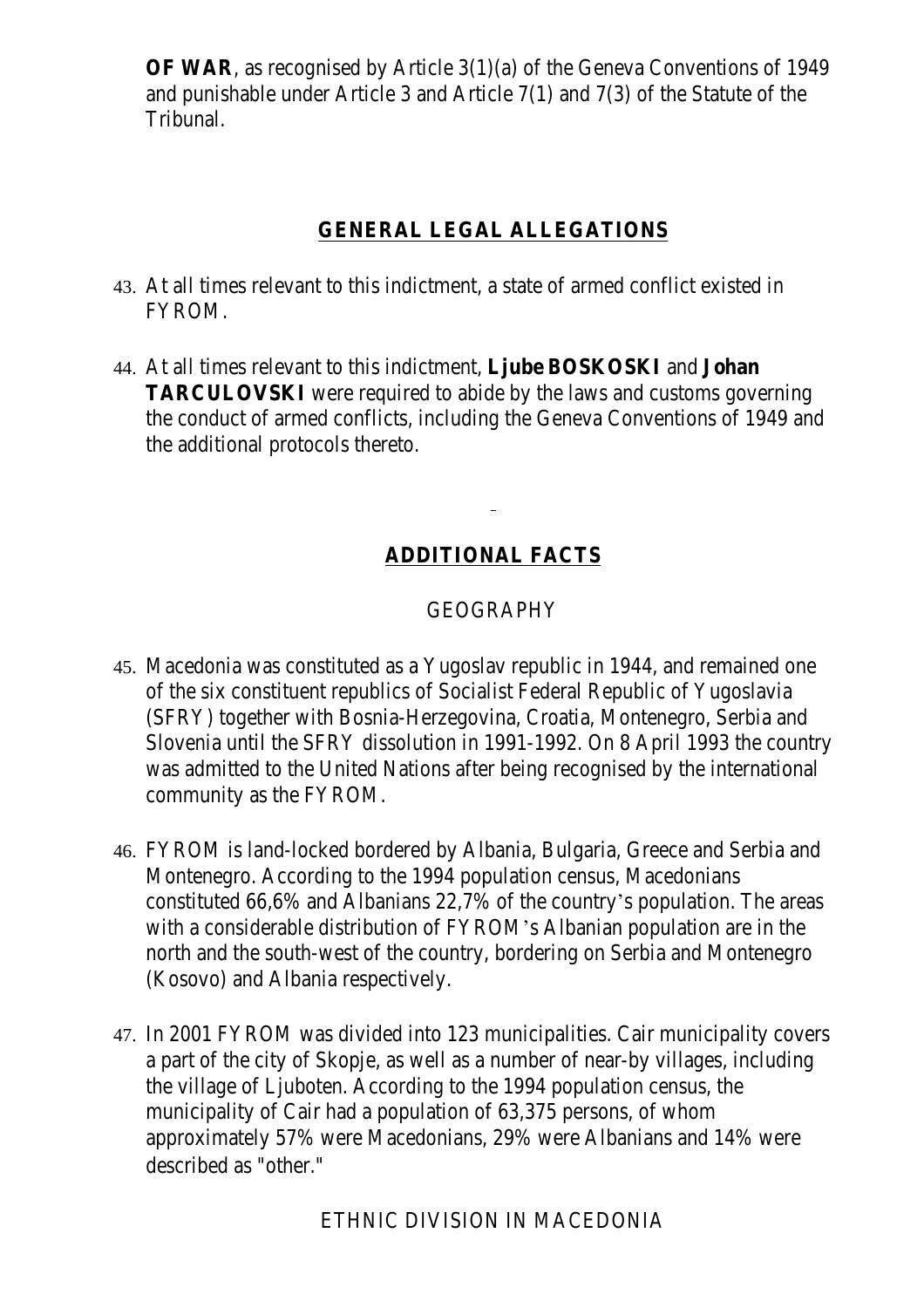- 48. Relations between ethnic Albanians and ethnic Macedonians reflect the complexities of the historical evolution of the Macedonian State and Macedonian identity in the context of national and ethnic strife in the region in the 20th century. Dissatisfaction of ethnic Albanians with their group status, language and educational rights, as well as alleged discriminatory practices contributed to political tensions between the ethnic Albanian and the ethnic Macedonian communities. Ethnic Albanians boycotted the referendum on independence in 1991 and held their own referendum on territorial autonomy in January 1992, in which about 99,9% of the ethnic Albanians voted in favour of autonomy. The Macedonian government declared the referendum illegal.
- 49. The ethnic Albanian community's demands for greater language and educational rights reflected the dispute over Article 7 of the FYROM Constitution, which declared the Macedonian language and Cyrillic alphabet the official language of the country. The ethnic Albanian community had been demanding equal status for the Albanian language. The Albanian community also demanded legitimacy for the Tetovo University with instruction in Albanian. The University was declared unconstitutional by the FYROM government.
- 50. The ethnic Albanian community also expressed dissatisfaction about its limited representation in all spheres of Macedonian society. The pre-conflict statistics show that ethnic minorities constituted 8.7% of law-enforcement officers of the Ministry of the Interior, while the proportion of ethnic Albanians in the FYROM Army was 25%.
- 51. Subsequent to the dissolution of SFRY, the FYROM Parliament adopted a declaration of independence on 17 September 1991. Following this, simmering political tensions between the country's ethnic Macedonian and Albanian communities were exacerbated by the war in Kosovo and the subsequent influx of Albanian refugees into Macedonia in 1999. In 2001 these tensions finally culminated in an internal ethnic Albanian-Macedonian armed conflict within the FYROM borders.

## ARMED CONFLICT

52. The armed conflict began in January 2001 and continued until August 2001. The two major warring parties in the conflict were the FYROM Security Forces (the army and police units) and the ethnic Albanian National Liberation Army ("NLA"). The conflict formally ended on 13 August 2001 with the signing of the Ohrid peace agreement. Occasional clashes continued thereafter. During the conflict, at least 60 members of the FYROM security forces were killed and about 300 were wounded. According to one source, the NLA lost 67 men. About 170,000 people fled their homes during the seven month conflict with 160,000 having returned by August 2002. As of August 2002, about 7,400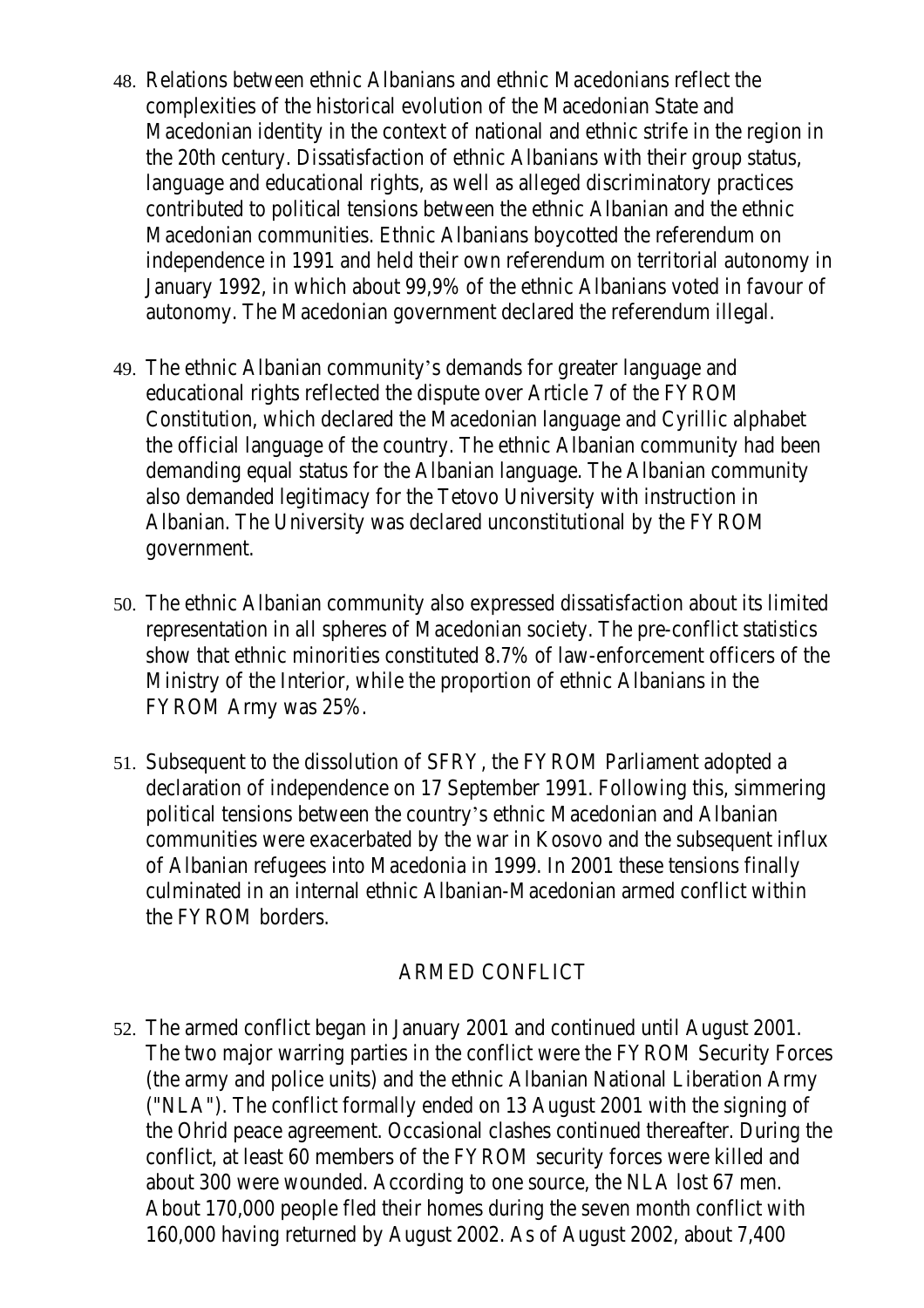persons remained displaced within the country, with some 3,000 refugees residing in Kosovo.

- 53. During the armed conflict approximately 6,500 houses were damaged to varying degrees in the conflict affected areas. The majority of the damaged houses belonged to ethnic Albanian residents. About 3547 were damaged between 0 and 20%, 1531 were damaged between 21 and 40%, 717 were damaged between 41 to 60% and 848 were damaged between 61 to 100%.
- 54. The NLA waged the conflict as guerrilla warfare in the form of hit and run operations. It attacked FYROM police stations and police patrols, planted mines, and engaged units of the FYROM army. As the conflict spread out from the areas bordering on Kosovo towards Tetovo and Skopje, the NLA established control over a number of villages. Almost daily skirmishes between NLA and the FYROM security forces culminated in full-scale battles in the area of Tetovo in March and in the Skopje suburb of Aracinovo in June 2001. In the course of the conflict the FYROM security forces used tanks, artillery and combat aircraft. The attack on Ljuboten was the last joint operation of the FYROM security forces before the signing of the Ohrid peace agreement on 13 August 2001.

# LJUBOTEN VILLAGE

- 55. Ljuboten is a predominately ethnic Albanian village about 12 kilometres by air from the closest section of the Serbia and Montenegro - FYROM border, and 10 kilometres by air from the centre of Skopje, the capital of FYROM. The village is situated in Cair municipality and sits at the south-western foot of the Skopska Crna Gora mountain ridge in the northern part of Macedonia. It is surrounded by the predominantly ethnic Macedonian villages of Ljubanci, Raštak and Radišani. The village of Ljubanci abuts the village of Ljuboten, its centre being about 1,5 kilometres from Ljuboten.
- 56. According to the 1994 population census, Ljuboten had a population of 2,010 persons comprising of 93% ethnic Albanians. On the morning of Sunday 12 August 2001 there were about 2300 men, women and children in Ljuboten. On the afternoon of 10 August 2001 about 50 people had left the village. After the major attack on Ljuboten on Sunday 12 August 2001, hundreds of residents started to leave the village in convoys in the direction of Skopje to flee the attack.

# FYROM ARMY AND NLA POSITIONS NEAR LJUBOTEN

57. In August 2001 Ljuboten was in the operational area of the 1st Guardist Brigade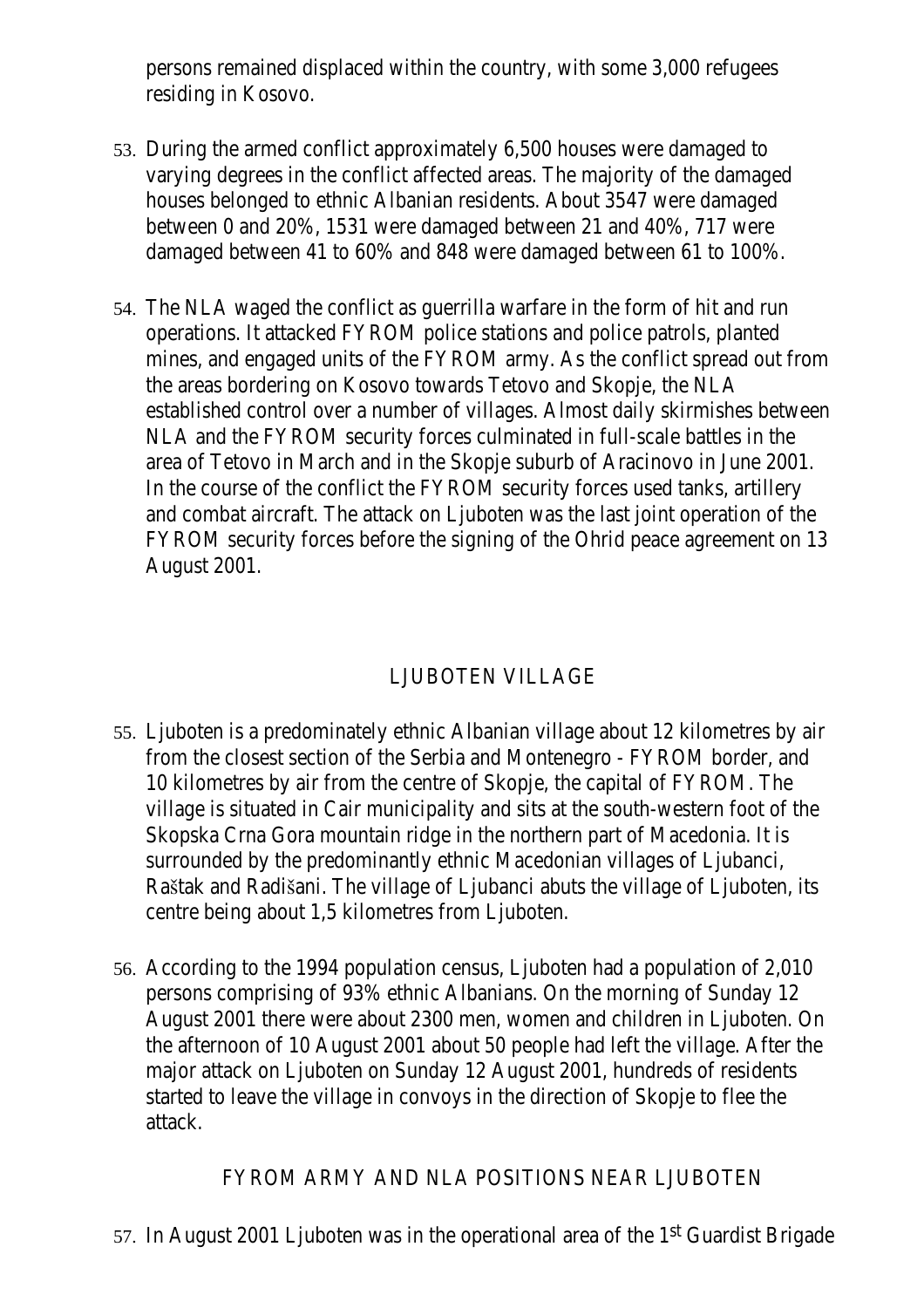of the FYROM army. Units of the 1st Guardist Brigade held the front-line Ečmenište, Kula, Vukova Glava, St. Nikita monastery, Bel Kamen and Čaršija. The positions of the 3rd Battalion of the 1st Guardist Brigade were in the immediate vicinity of Ljuboten. The headquarters of the 3rd Battalion were located in Ljubanci, less than 1 kilometre away from Ljuboten. The total strength of the 3rd Battalion was about 500 men.

- 58. The 1st company of the Battalion held positions in the village of Brodec, about 6 kilometers from Ljuboten. The 2nd company of the Battalion held positions in the mountain ridge north of Ljuboten, directly above the village. The nearest FYROM army position "Smok" manned by the 2nd company of the 3rd Battalion was about 300 meters from Ljuboten. The 2nd company also had two 82-mm mortars and two B-1 76-mm artillery pieces. The 3rd Company of the Battalion held positions in the village of Ra{tak, about 5 kilometers from Ljuboten by road. The Battalion's heavy mortar battery of six 120-mm mortars was located at a distance of about 2 kilometers above Ljuboten. As of 10<sup>th</sup> August 2001 there were no FYROM or NLA military elements in Ljuboten.
- 59. As of the 10 August 2001 the nearest positions of the NLA were those of the NLA 114th Brigade. These positions were based in the area of Matejce monastery across the other side of the Skopska Crna Gora ridge, about 8 km by air north east of Ljuboten, and were manned by the 114th Brigade's 2nd battalion. The strength of the 2<sup>nd</sup> Battalion was approximately between 400 -500 men. The Battalion had several 60-mm and 82-mm mortars.

## MINE INCIDENT

- 60. At about 8.00 a.m., on Friday 10 August 2001, about 5 kilometres north of Ljuboten, in the Skopska Crna Gora mountain ridge area, a FYROM military vehicle belonging to the 3rd battalion of the 1st Guardist Brigade was destroyed by a remote-controlled explosive device in an ambush at a place called Ljubotenski bacila which was about 200 meters from the positions of the FYROM 3d battalion. The vehicle was carrying an outgoing shift of soldiers of the 2nd company to Ljubanci.
- 61. Eight FYROM soldiers were killed in the incident. Two of those killed were residents of the bordering village of Ljubanci. Immediately following the explosion, members of the NLA opened fire on the truck causing the FYROM 2nd company to respond resulting in an exchange of fire between the two groups which lasted for several hours. This NLA element was further attacked by the FYROM Air Force Mi-24 helicopters in the area of Ljubotenski bacila that morning.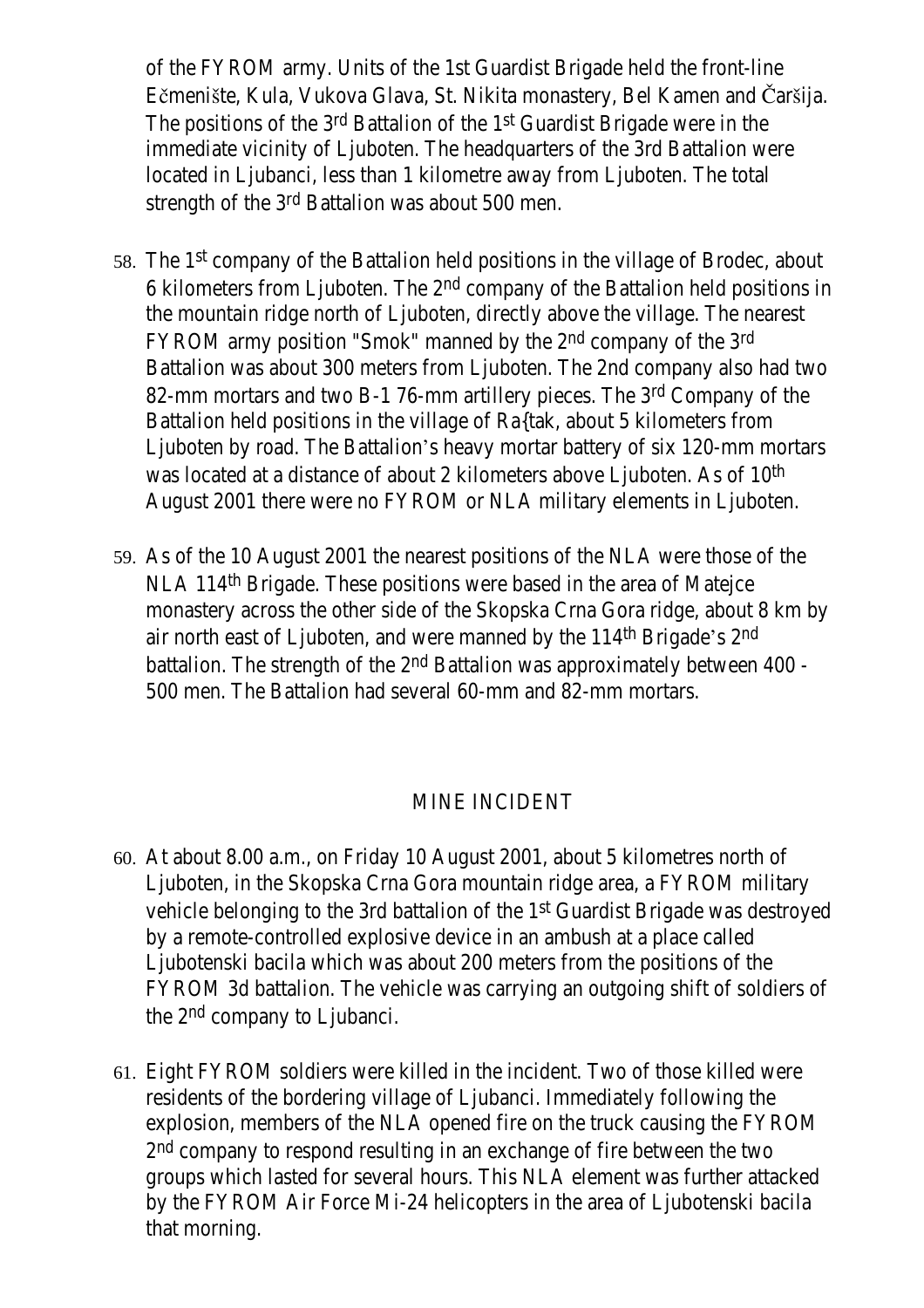## ATTACK ON LJUBOTEN - FRIDAY 10 AUGUST 2001

62. The same day, on Friday 10 August 2001, following the exchange of fire between the NLA and the 3rd Battalion, the 3rd Battalion opened small arms fire and fired at least two mortar/cannon rounds into Ljuboten, presumably in retaliation for the death of the 8 soldiers in the Ljubotenski bacila area. These rounds killed two civilians including a 5 year old child. There were no legitimate military targets in the village other than possibly a group of 3 armed persons. No hostile acts were committed by these men or any members of the population from the village. Later that day, a police unit commanded by **Johan TARCULOVSKI** arrived in the neighboring village of Ljubanci. During the night of the 10 and 11 August 2001 this unit made a reconnaissance of Ljuboten.

## ATTACK ON LJUBOTEN VILLAGE–SATURDAY 11 AUGUST 2001

63. Between 8.00 a.m. and 10.00 a.m. on Saturday 11 August 2001, the 3rd Battalion opened small arms fire on Ljuboten. Later that day between 5.30 p.m. and 6.00 p.m. **Johan TARCULOVSKI**'s police unit fired several 64-mm rockets into the village. There were no legitimate military targets in the village nor were any hostile acts committed by members of the population from the village.

# ATTACK ON LJUBOTEN VILLAGE – SUNDAY 12 AUGUST 2001

- 64. On Sunday 12 August 2001 the village of Ljuboten came under an intensive combined attack by a police unit commanded by **Johan TARCULOVSKI** and the FYROM army. At about 8.00 a.m. **Johan TARCULOVSKI**'s police unit comprised of about 100 men entered the north-western end of Ljuboten from Ljubanci. The ground assault of this group developed along the road along the north-south axis of the village. The assault focused mainly on the northern and eastern parts of the village, as the unit moved down the Fifth Street (Ulica Pet), before turning east towards Raštak by road. The unit burnt houses and left a trail of destruction as they progressed through Ljuboten.
- 65. The 3rd Battalion of the 1st Guardist Brigade provided fire support for the police ground assault and fired between 40 and 60 120-mm, 82-mm and 76-mm rounds into and around the village between about 6.00 a.m. and 10.00 a.m. The shelling was calculated to dissolve any possible resistance that may have been present in the village to the advancing police unit of **Johan TARCULOVSKI.**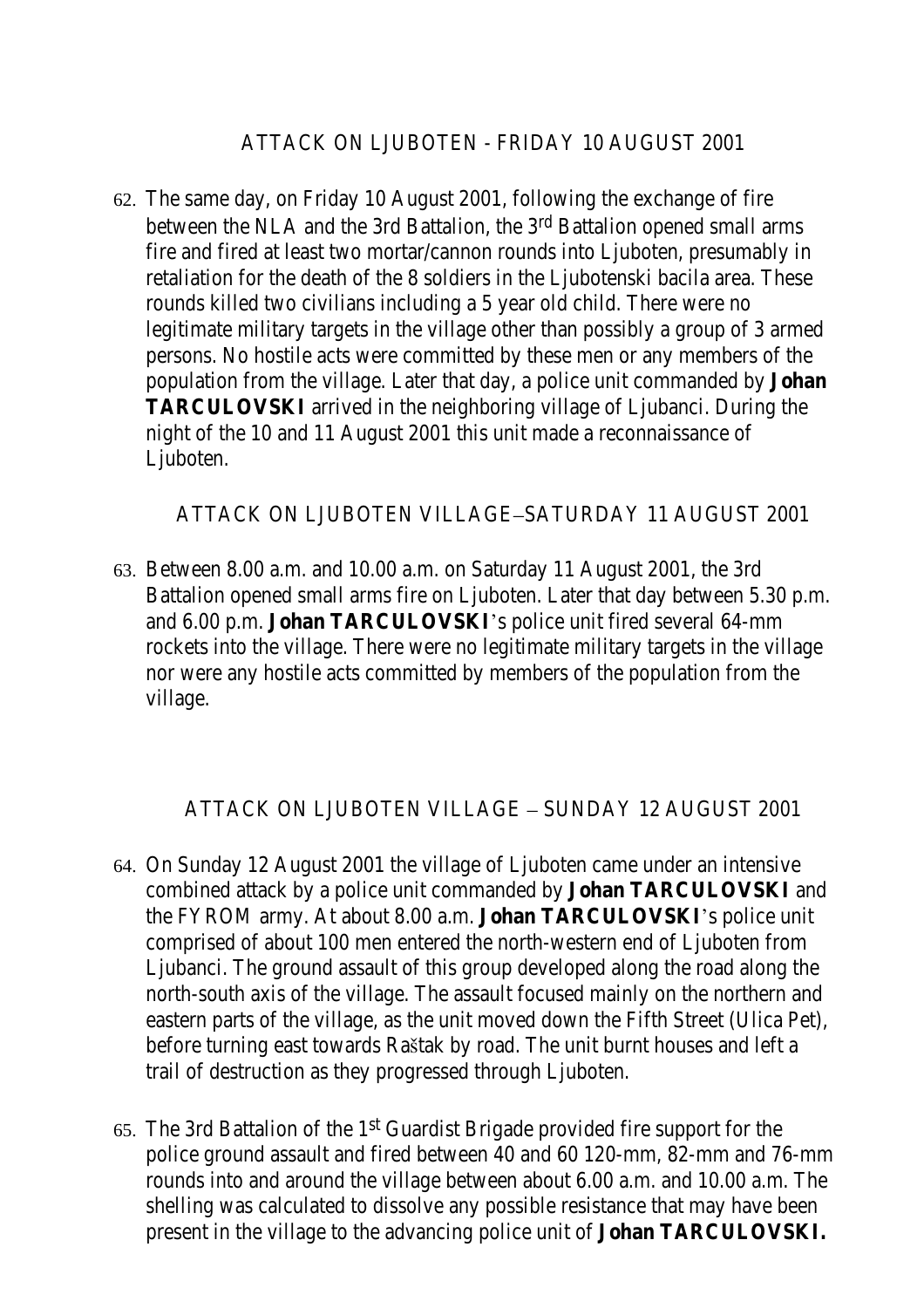- 66. As a result of the combined police and army attack on the village on Sunday 12 August 2001, within 4 to 6 hours, six Albanian civilian residents were shot by **Johan TARCULOVSKI**'s police unit and one Albanian civilian resident was killed by the army's shelling. Simultaneously **Johan TARCULOVSKI**'s police unit systematically torched at least 14 houses in the village. In conjunction with the shelling of the houses by the army, a total of 21 houses were destroyed, partially destroyed or damaged by torching, shooting, shelling or by a combination of all three. Twelve residents were severely beaten and detained, ten of whom and taken to Mirkovci police station. One of these men died due to the cruel treatment he received. Most of the residents were forced to flee the village to avoid death and injury.
- 67. After the ground attack, in the early to late afternoon, about 90 male civilian residents from Ljuboten were arrested by police when they were fleeing the village. They were then transported to and detained at various detention centres in and around Skopje where they were held and cruelly treated for up to 48 hours.
- 68. On Sunday 12 August 2001, the presence of armed Albanian combatants in Ljuboten was assessed to be limited to a maximum of about 10-15 persons armed with automatic weapons and at least one machine-gun. These individuals acted either alone or in small groups to oppose the advance of **Johan TARCULOVSKI**'s police unit.
- 69. In addition, on 12 August 2001, a contingent of about 60 NLA combatants arrived outside Ljuboten from Nikuštak, a village about 12 kilometres from Ljuboten. The group attempted to outflank the 2nd Company of the 3rd battalion and enter Ljuboten. However, this group was spotted by the army in the area Bel Kamen and Raštanski Potok, about 4 kilometres from Ljuboten and the 2nd company of the 3d Battalion opened fire on them. Sources report that the NLA suffered casualties from the firepower of the army.
- 70. Between 10.00 and 11.00 a.m. the NLA opened fire with 82-mm mortars from the area of Bel Kamen, hill 1470, up to 4 kilometres from Ljuboten, at the positions of the 2nd company of the 3rd Battalion, in an attempt to cover the withdrawal of the NLA unit. All fire activities on 12 August 2001 around the village of Ljuboten ceased between 4.00 and 5.00 p.m.

Carla Del Ponte Prosecutor

\_\_\_\_\_\_\_\_\_\_\_\_\_\_\_\_